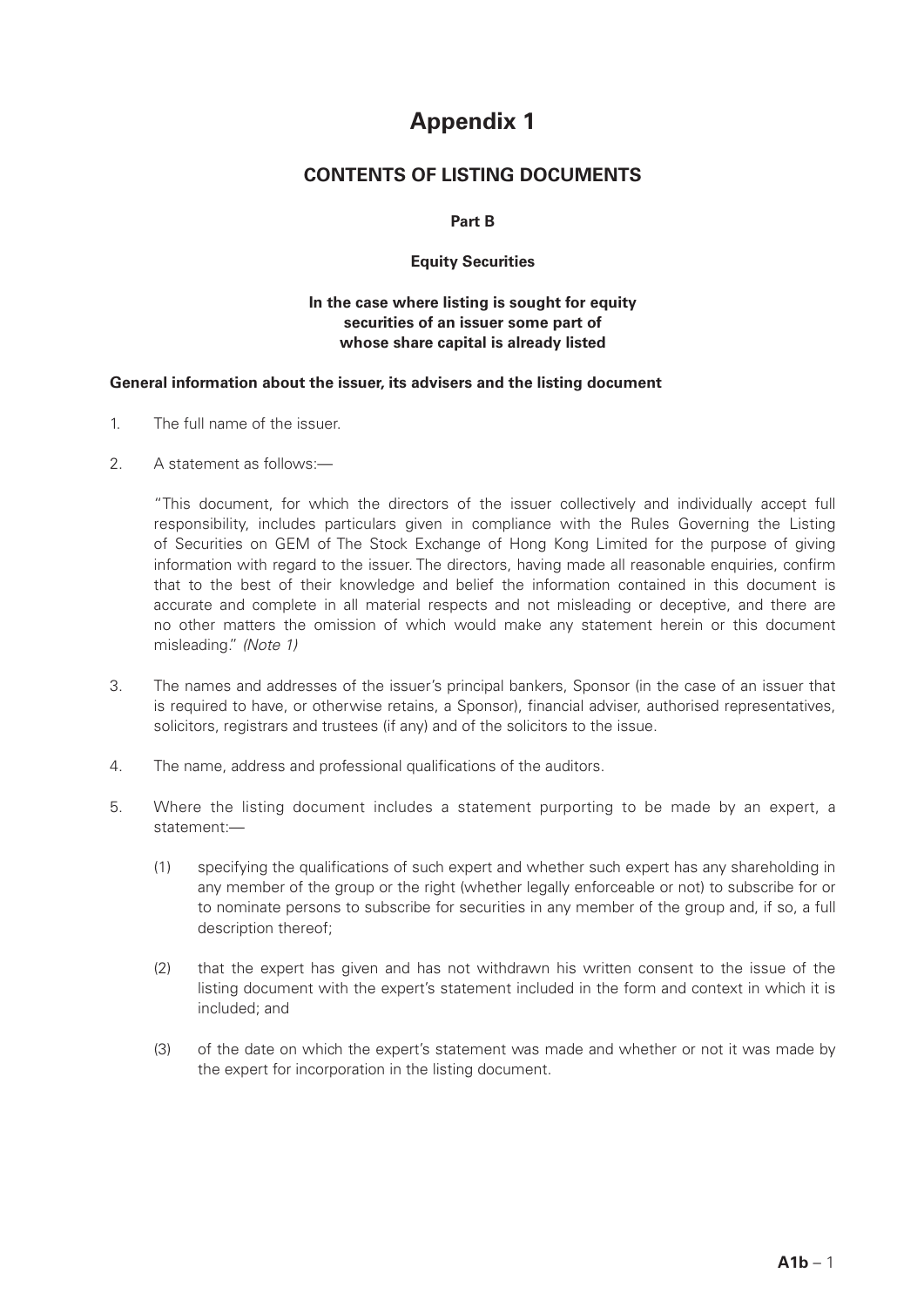- 6. Particulars of any other stock exchange on which any part of the equity or debt securities of the issuer is listed or dealt in or on which listing or permission to deal is being or is proposed to be sought particulars of the dealing and settlement arrangements on each such exchange and between such exchanges, or an appropriate negative statement.
- 7. Particulars of any arrangement under which future dividends are waived or agreed to be waived.
- 8. Particulars of any commissions, discounts, brokerages or other special terms granted since the date to which the latest published audited accounts of the issuer were made up in connection with the issue or sale of any capital of any member of the group, together with the names of any directors or proposed directors, promoters or experts (as named in the listing document) who received any such payment or benefit and the amount or rate of the payment or benefit they received, or an appropriate negative statement. *(Notes 2 and 8)*
- 8A [Repealed 1 January 2009]

## **Information about the securities for which listing is sought and the terms and conditions of their issue and distribution**

- 9. (1) A statement that application has been or will be made to the Exchange for listing of and permission to deal in the securities.
	- (2) In case of a new class of securities to be listed, a statement that all necessary arrangements have been made enabling the securities to be admitted into CCASS.
	- (3) A statement to the effect that dealings in securities of the issuer may be settled through CCASS and that investors should seek the advice of their stockbroker or other professional adviser for details of those settlement arrangement and how such arrangements will affect their rights and interests.
	- (4) In case of a new class of securities to be listed, a statement of the minimum prescribed percentage applicable to that class of securities pursuant to rule 11.23. If the minimum prescribed percentage cannot be determined as at the date of the document, an indicative range should be provided.
- 10. (1) The nature and amount of the issue including the number (or, if not yet determinable, the minimum and maximum number) of securities which have been or will be created and/or issued, if predetermined.
	- (2) Whether or not, and if so to what extent, the issue has been underwritten and, if not fully underwritten, the minimum amount of capital, if any, which the issuer must raise for the issue to proceed.
- 11. Where the securities for which listing is sought were issued for cash since the date to which the latest published audited accounts of the issuer were made up, or will be issued for cash, a statement or an estimate of the net proceeds of the issue and a detailed explanation as to how such proceeds were or are intended to be applied. *(Note 3)*
- 12. The amount or estimated amount of the expenses of the issue and of the application for listing and by whom the same are payable.
- 13. A statement of the net tangible asset backing for each class of security for which listing is sought, after making allowance for any new securities to be issued, as detailed in the listing document.
- 14. If known, the date on which dealings will commence.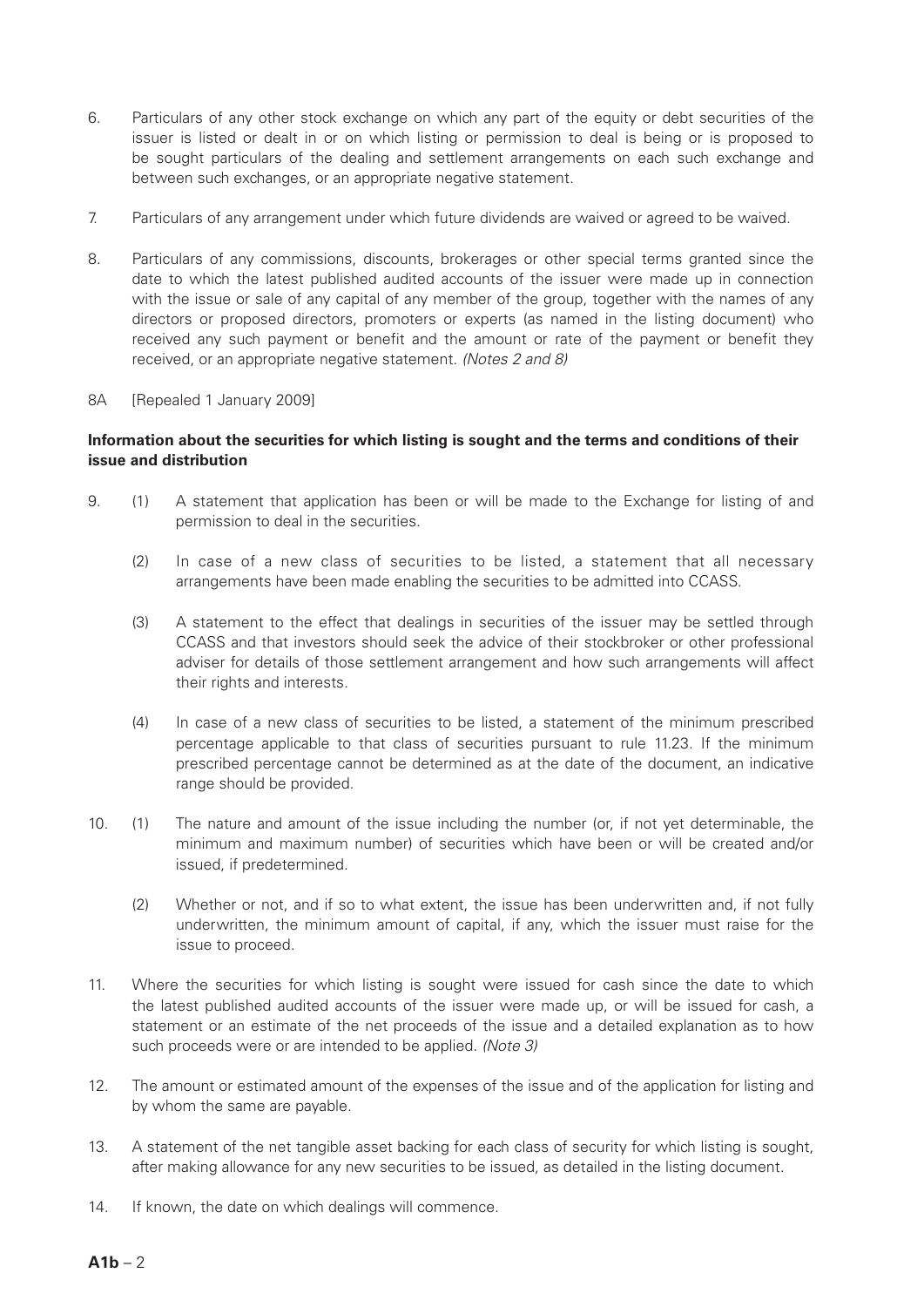- 15. Where the securities for which listing is sought are allotted by way of exchange or substitution, an explanation of the financial effects thereof and the effect on existing share rights.
- 16. Where the securities for which listing is sought are allotted by way of capitalisation of reserves or profits or by way of bonus to the holders of an existing security, a statement as to the pro rata entitlement, the last date on which transfers were or will be accepted for registration for participation in the issue, how the securities rank for dividend, whether the securities rank pari passu with any listed securities, the nature of the document of title, its proposed date of issue and whether or not it is renounceable and how fractions (if any) are to be treated.
- 17. Where listing is sought for shares which will not be identical with shares already listed:—
	- (1) a statement of the rights as regards dividend, capital, redemption and voting attached to such shares and (except as regards the lowest ranking equity) as to the right of the issuer to create or issue further shares ranking in priority thereto or pari passu therewith; and
	- (2) a summary of the consents necessary for the variation of such rights.
- 18. Where the securities for which listing is sought are offered by way of rights or by way of an open offer to the holders of an existing listed security, a statement as to:—
	- (1) how securities not taken up will be dealt with and the time, being not less than 10 business days, in which the offer may be accepted. In cases where the issuer has a large number of overseas members a longer offer period may be desirable, provided that the Exchange must be consulted if the issuer proposes an offer period of over 15 business days; *(Note 4)*
	- (2) the pro rata entitlement (if applicable), the last date on which transfers were accepted for registration for participation in the issue, how the securities rank for dividend, whether the securities rank pari passu with any listed securities, the nature of the document of title and its proposed date of issue, and how fractions (if any) are to be treated;
	- (3) whether the board of directors has received any information from any substantial shareholders of their intention to take up the securities provisionally allotted or offered to them or to be provisionally allotted or offered to them and particulars thereof; and
	- (4) the matters required to be disclosed by rules 10.25, 10.27, 10.28, 10.29, 10.29A and 10.31 (in the case of a rights issue) and 10.36, 10.38, 10.39, 10.39A and 10.42 (in the case of an open offer) and/or 20.90(2)(b), as appropriate.
- 19. Where listing is sought for securities with a fixed dividend, particulars of the profits cover for dividend.
- 20. Where listing is sought for options, warrants or similar rights to subscribe or purchase equity securities:—
	- (1) the maximum number of securities which could be issued on exercise of such rights;
	- (2) the period during which such rights may be exercised and the date when this right commences;
	- (3) the amount payable on the exercise of such rights;
	- (4) the arrangements for transfer or transmission of such rights;
	- (5) the rights of the holders on the liquidation of the issuer;
	- (6) the arrangements for the variation in the subscription or purchase price or number of securities to take account of alterations to the share capital of the issuer;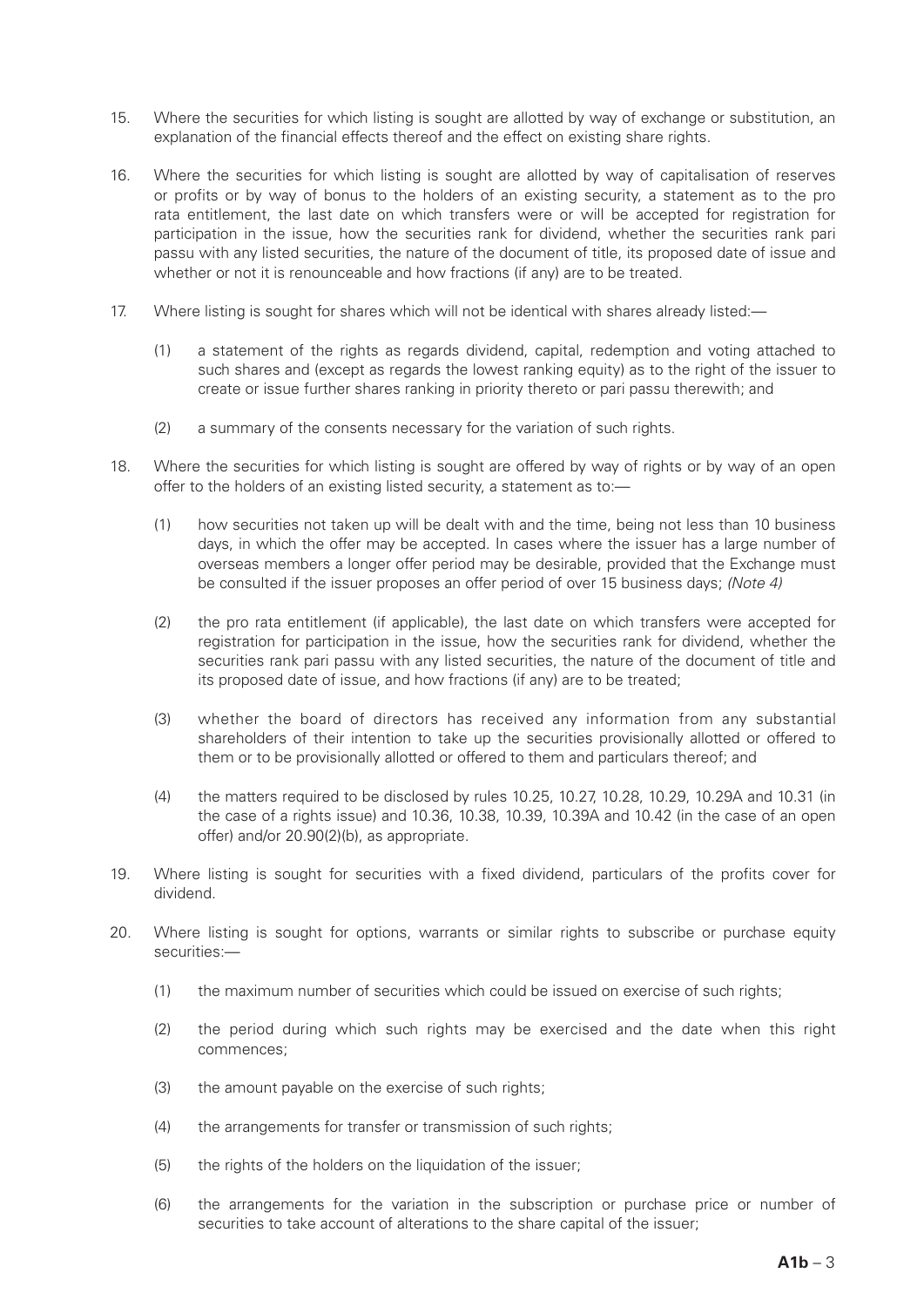- (7) the rights (if any) of the holders to participate in any distributions and/or offers of further securities made by the issuer; and
- (8) a summary of any other material terms of the options, warrants or similar rights.
- 21. Where listing is sought for convertible equity securities:-
	- (1) information concerning the nature of the equity securities to which the convertible equity securities relate and the rights attaching thereto; and
	- (2) the conditions of and procedures for conversion, exchange, subscription or purchase and details of the circumstances in which they may be amended.

#### **Information about the issuer's capital**

- 22. (1) The authorised share capital of the issuer, the amount issued or agreed to be issued, the amount paid up, the nominal value and a description of the shares.
	- (2) The amount of any outstanding convertible debt securities and particulars of the conditions governing and the procedures for conversion, exchange or subscription of such securities.
- 23. Particulars of and the number of founder or management or deferred shares, if any, and the nature and extent of the interest of the holders in the property and profits of the group.
- 24. Particulars of any alterations in the capital of any member of the group since the date to which the latest published audited accounts of the issuer were made up, including:—
	- (1) where any such capital has been issued or is proposed to be issued as fully or partly paid up otherwise than in cash, particulars of the consideration for which the same has been or is proposed to be issued and in the latter case, the extent to which they are so paid up; and
	- (2) where any such capital has been issued or is proposed to be issued for cash, particulars of the price and terms upon which the same has been or is proposed to be issued, details of any discounts or other special terms granted and (if not already fully paid) the dates when any instalments are payable with the amount of all calls or instalments in arrear,

or an appropriate negative statement. *(Note 2)*

25. Particulars of any capital of any member of the group which is under option, or agreed conditionally or unconditionally to be put under option, including the consideration for which the option was or will be granted and the price and duration of the option, and the name and address of the grantee, or an appropriate negative statement. *(Note 2)*

Provided that where options have been granted or agreed to be granted to all the members or debenture holders or to any class thereof, or to participants under a share option scheme, it shall be sufficient, so far as the names and addresses are concerned, to record that fact without giving the names and addresses of the grantees.

#### **General information about the group's activities**

26. (1) (a) The general nature of the business of the group and, in cases where 2 or more activities are carried on which are material in terms of profits or losses, assets employed or any other factor, such figures and explanation as are necessary to demonstrate the relative importance of each such activity and details of the main categories of products sold and/ or services performed and an indication of any significant new products and/or activities. If the group trades outside the country of incorporation or other establishment of the issuer a statement showing a geographical analysis of its trading operations.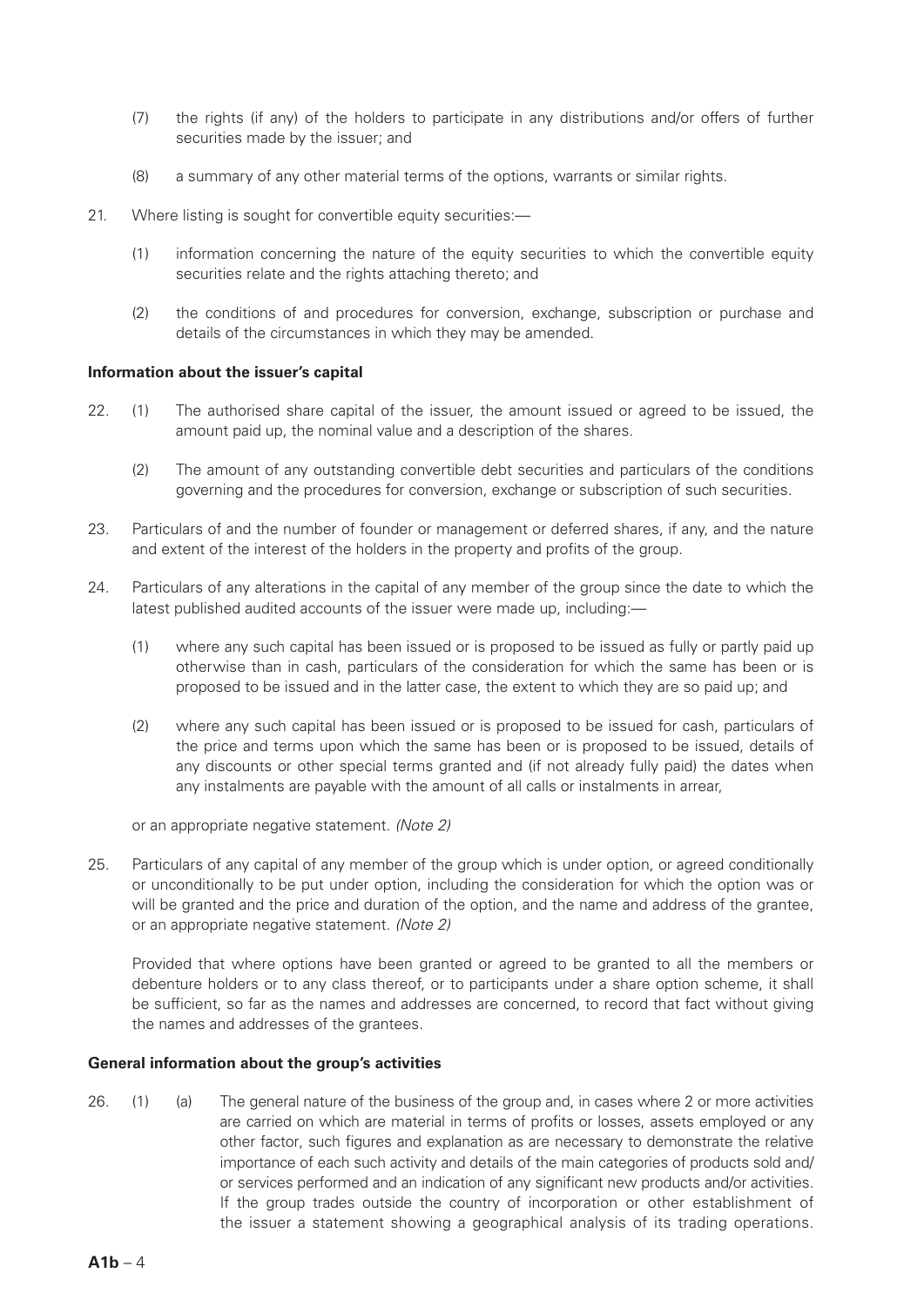Where a material proportion of the group's assets are situated outside the country of incorporation or other establishment of the issuer, a statement giving the best practicable indication of the amount and situation of such assets and the amount of the assets situated in Hong Kong. *(Note 5)*

- (b) additional information in respect of major customers (meaning, other than in relation to consumer goods or services, the ultimate customer, and in relation to consumer goods or services the ultimate wholesaler or retailer as the case may be) and suppliers (meaning the ultimate supplier of items which are not of a capital nature) as follows:—
	- (i) a statement of the percentage of purchases attributable to the group's largest supplier;
	- (ii) a statement of the percentage of purchases attributable to the group's 5 largest suppliers combined;
	- (iii) a statement of the percentage of revenue from sales of goods or rendering of services attributable to the group's largest customer;
	- (iv) a statement of the percentage of revenue from sales of goods or rendering of services attributable to the group's 5 largest customers combined;
	- (v) a statement of the interests of any of the directors; their close associates; or any shareholder (which to the knowledge of the directors owns more than 5 per cent of the number of issued shares of the issuer) in the suppliers or customers disclosed under (i) to (iv) above or if there are no such interests a statement to that effect;
	- (vi) in the event that the percentage which would fall to be disclosed under (ii) above is less than 30, a statement of that fact shall be given and the information required in (i), (ii) and (v) (in respect of suppliers) may be omitted; and
	- (vii) in the event that the percentage which would fall to be disclosed under (iv) above is less than 30, a statement of that fact shall be given and the information required in (iii), (iv) and (v) ( in respect of customers) may be omitted.

Sub-paragraph 26(1)(b) applies to all issuers whose businesses comprise, in whole or in part, the supply of goods or services of whatever nature, and in the case of service references to customers includes the clients of such issuers.

In relation to consumer goods, references to customers are to the ultimate wholesaler or retailer, except when the issuer's business incorporates the wholesaling or retailing operation. In all other cases references to customers are to ultimate customer.

References to suppliers are primarily to those who provide goods or services which are specific to an issuer's business and which are required on a regular basis to enable the issuer to continue to supply or service its customers. Suppliers of goods and services which are freely available from a range of suppliers at similar prices or which are otherwise freely available (such as utilities) are excluded. In particular, it is recognised that an obligation on issuers who are providers of financial services (such as banks and insurance companies) to give information about suppliers would be of limited or no value, and there is therefore no disclosure requirement in respect of suppliers to such issuers.

The Exchange must be consulted if there is any doubt about the application of sub-paragraph 26(1)(b) *(Note 8)*.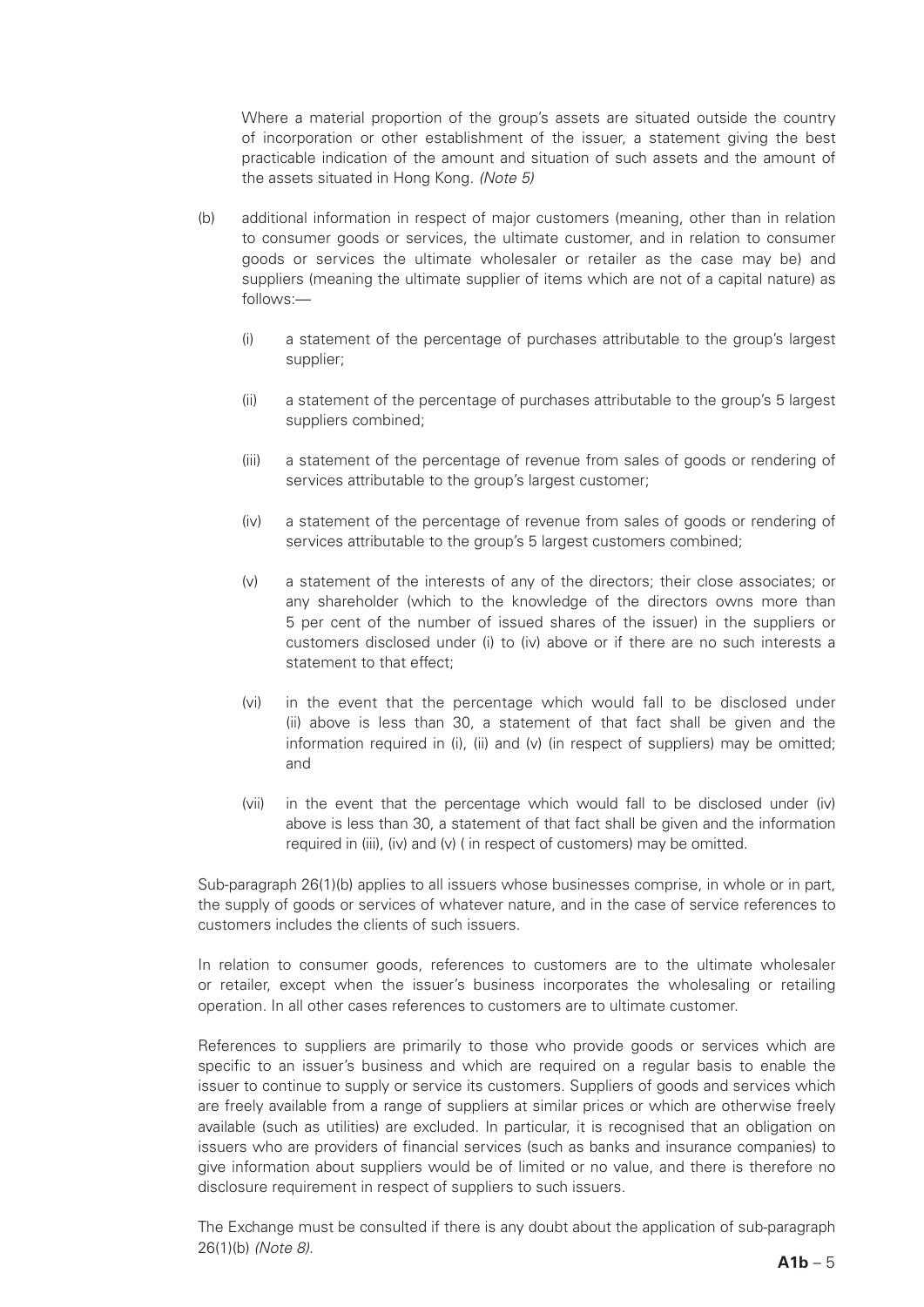- (2) Particulars of any contracts for the hire or hire purchase of plant to or by any member of the group for a period of over 1 year which are substantial in relation to the group's business.
- (3) Particulars of any trade marks, patents or other intellectual or industrial property rights which are material in relation to the group's business and, where such factors are of fundamental importance to the group's business or profitability, a statement regarding the extent to which the group is dependent on such factors.
- (4) Particulars of any interruptions in the business of the group which may have or have had a significant effect on the financial position in the last 12 months.
- (5) Particulars, including location, of the principal investments (if any), including such investments as new plant, factories and research and development, being made or planned by the group.

*(Note 2)*

- 27. (1) Particulars of any restriction affecting the remittance of profits or repatriation of capital into Hong Kong from outside Hong Kong.
	- (2) A statement of whether or not any issuer that is an overseas issuer will have sufficient foreign exchange to pay forecasted or planned dividends and to meet its foreign exchange liabilities as they become due, with particulars of the anticipated sources of foreign exchange. If an overseas issuer has no exposure to foreign exchange liabilities, a negative statement to that effect.

#### **Financial information about the group and the prospects of the group**

- 28. A statement as at the most recent practicable date (which must be stated) of the following on a consolidated basis if material:—
	- (1) the total amount of any debt securities of the group issued and outstanding, and authorised or otherwise created but unissued, and term loans, distinguishing between guaranteed, unguaranteed, secured (whether the security is provided by the issuer or by third parties) and unsecured, or an appropriate negative statement;
	- (2) the total amount of all other borrowings or indebtedness in the nature of borrowing of the group including bank overdrafts and liabilities under acceptances (other than normal trade bills) or acceptance credits or hire purchase commitments, distinguishing between guaranteed, unguaranteed, secured and unsecured borrowings and debt, or an appropriate negative statement;
	- (3) all mortgages and charges of the group, or an appropriate negative statement; and
	- (4) the total amount of any contingent liabilities or guarantees of the group, or an appropriate negative statement.

Intra-group liabilities should normally be disregarded, a statement to that effect being made where necessary. (Notes 2 and 5)

- 29. (1) (a) General information on the trend of the business of the group since the date to which the latest published audited accounts of the issuer were made up; and
	- (b) a statement as to the financial and trading prospects of the group for at least the current financial year, together with any material information which may be relevant thereto, including all special trade factors or risks (if any) which are not mentioned elsewhere in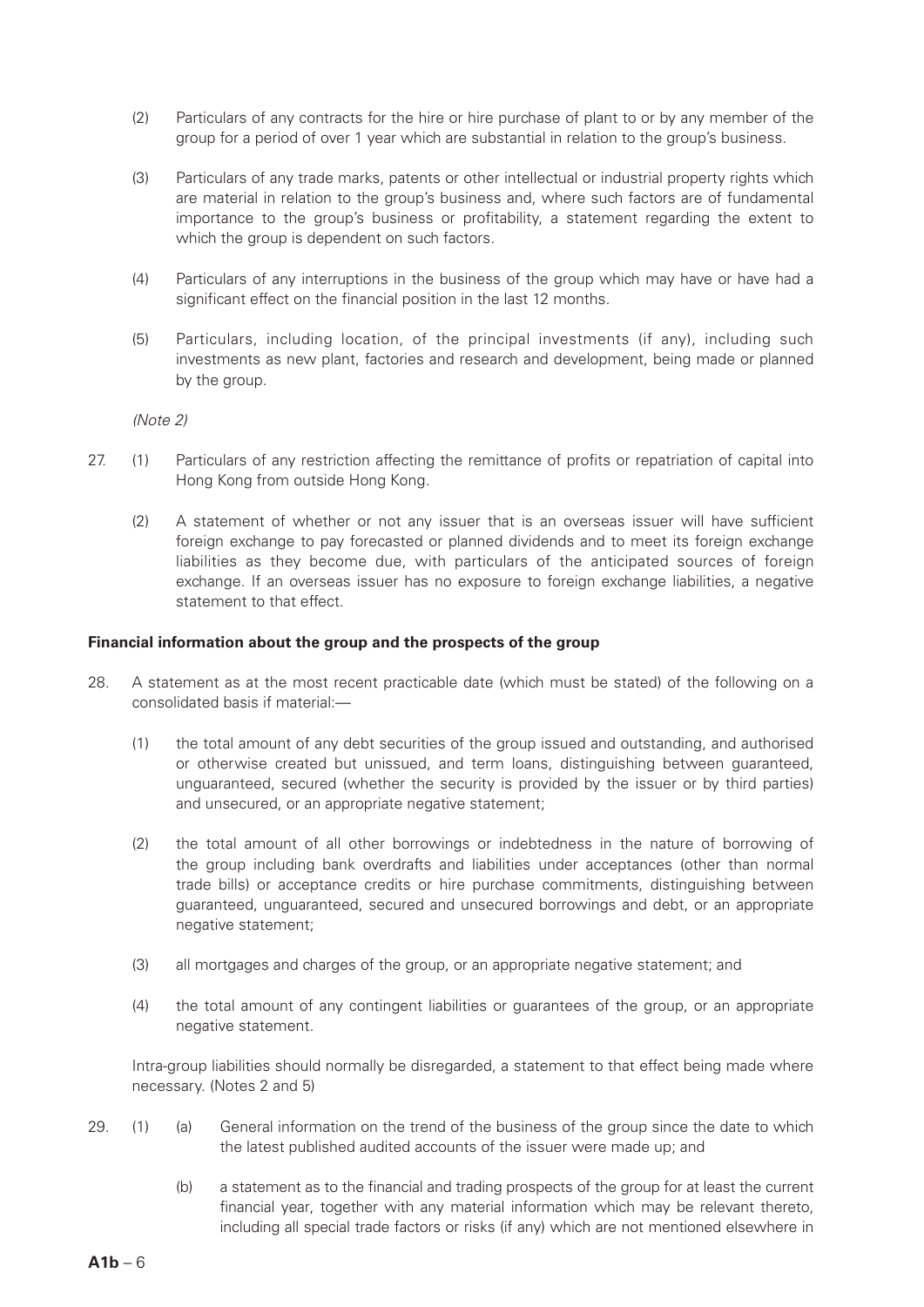the listing document and which are unlikely to be known or anticipated by the general public, and which could materially affect the profits. *(Note 2)*

(2) The issuer must determine in advance with its financial adviser whether to include a profit forecast in a listing document. Where a profit forecast appears in any listing document, it must be clear, unambiguous and presented in an explicit manner and the principal assumptions, including commercial assumptions, upon which it is based, must be stated. The accounting policies and calculations for the forecast must be examined and reported on by the reporting accountants or auditors, as appropriate, and their report must be set out. The financial adviser must report in addition that it has satisfied itself that the forecast has been stated by the directors after due and careful enquiry, and such report must be set out.

A "profit forecast" for this purpose means any forecast of profits or losses, however worded, and includes any statement which explicitly or implicitly quantifies the anticipated level of future profits or losses, either expressly or by reference to previous profits or losses or any other benchmark or point of reference. It also includes any profit estimate, being any estimate of profits or losses for a financial period which has expired but for which the results have not yet been published. Any valuation of assets (except property interests (as defined in rule 8.01(3)) or businesses acquired by an issuer based on discounted cash flows or projections of profits, earnings or cash flows is regarded as a profit forecast.

- (3) Details (if applicable) of the information set out in rules 17.15 to 17.21 concerning the financial exposure of the issuer to borrowers and other relevant information.
- 30. A statement by the directors that in their opinion the working capital available to the group is sufficient for the group's requirements for at least 12 months from the date of publication of the listing document or, if not, how it is proposed to provide the additional working capital thought by the directors to be necessary. *(Note 2)*
- 31. (1) Where required by Chapter 7, a report by the reporting accountants in accordance with that Chapter.
	- (2) If after the date to which the latest published audited accounts of the issuer have been made up, any member of the group has acquired or agreed to acquire or is proposing to acquire a business or an interest in the share capital of a company whose profits or assets make or will make a material contribution to the figures in the auditors' report or next published accounts of the issuer:—
		- (a) a statement of the general nature of the business or of the business of the company in which an interest has been or is being acquired, together with particulars of the situation of the principal establishments and of the principal products;
		- (b) a statement of the aggregate value of the consideration for the acquisition and how it was or is to be satisfied; and
		- (c) if the aggregate of the remuneration payable to and benefits in kind receivable by the directors of the acquiring company will be varied in consequence of the acquisition, full particulars of such variation; if there will be no variation, a statement to that effect. *(Note 8)*
	- (3) Information for the last 3 financial years with respect to the profits and losses, financial record and position, set out as a comparative table and the latest published audited balance sheet together with the notes on the annual accounts for the last financial year:—
		- (a) for the group; and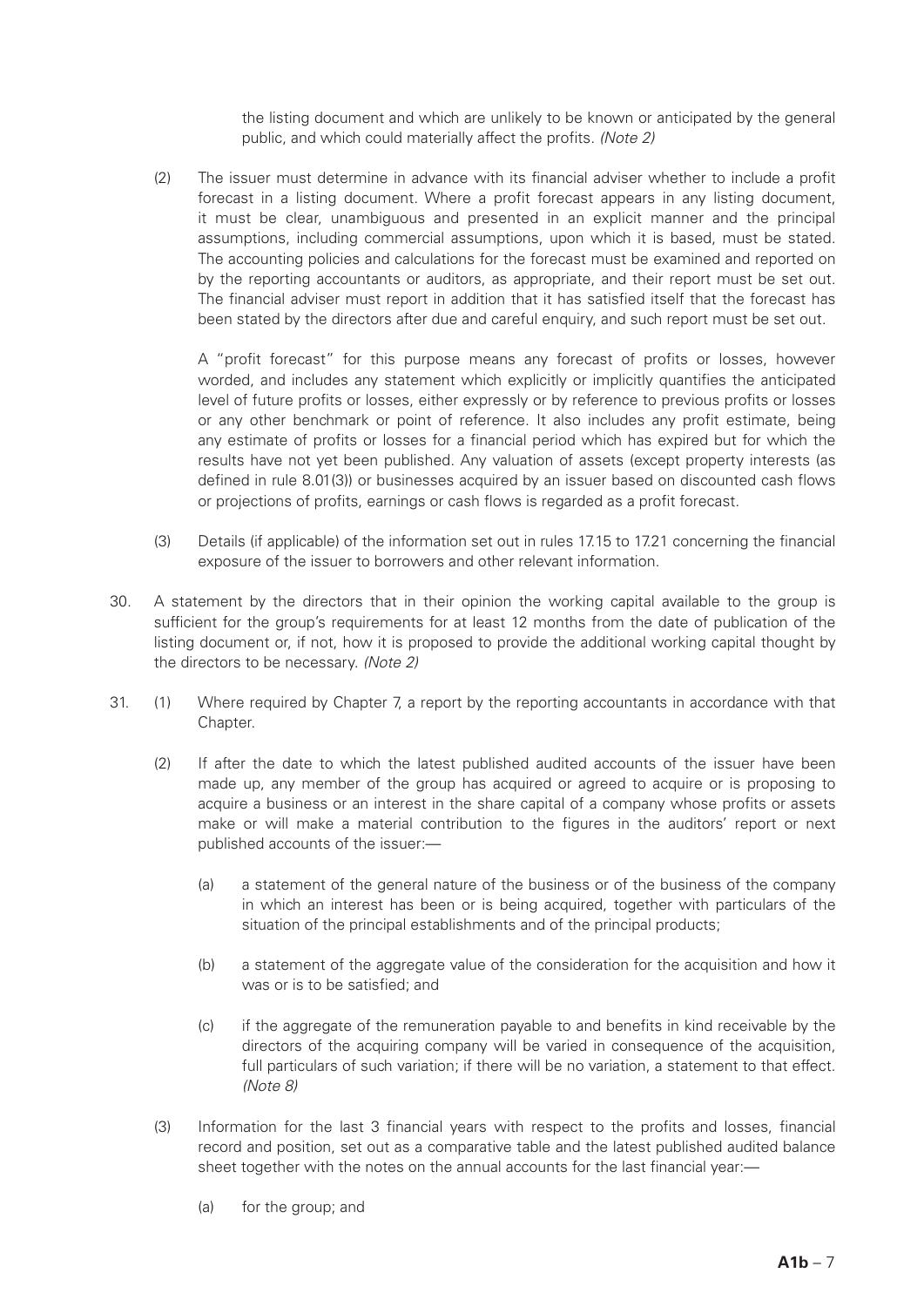(b) for any company acquired since the date of the last published audited accounts of the group in respect of which an accountants' report has already been submitted to shareholders or which was itself during the last 12 months a listed issuer.

*(Note 10)*

- 32. A statement by the directors of any material adverse change in the financial or trading position of the group since the date to which the latest published audited accounts of the issuer have been made up, or an appropriate negative statement.
- 33. Particulars of any litigation or claims of material importance pending or threatened against any member of the group, or an appropriate negative statement. *(Note 2)*

#### **Information about the issuer's management**

34. The full name, residential or business address of every director and senior manager or proposed director and senior manager. Where a director or proposed director has any former name or alias, such information should also be disclosed. In addition, brief biographical details in respect of the directors, proposed directors, senior managers and proposed senior managers of the issuer shall be provided. Such details will include name, age, positions held with the issuer and other members of the issuer's group, length of service with the issuer and the group including current and past directorships in other listed public companies in the last three years and such other information (which may include business experience) of which shareholders should be aware, pertaining to the ability or integrity of such persons (which would include, without limitation, full particulars of any public sanctions made against them by statutory or regulatory authorities). Where any of the directors or senior managers are related, having with any other director or senior manager any one of the relationships set out below, that fact should be stated. The relationships are spouse; any person cohabiting with the director or senior manager as a spouse; and any relative meaning a child or step-child regardless of age, a parent or step-parent, a brother, sister, step-brother or a step-sister, a mother-in-law, a father-in-law, son-in-law, daughter-in-law, brother-inlaw or sister-in-law. Where any director or proposed director is a director or employee of a company which has an interest or short position in the shares or underlying shares of the issuer which would fall to be disclosed to the issuer under the provisions of Divisions 2 and 3 of Part XV of the Securities and Futures Ordinance, that fact shall be stated.

It is the responsibility of the directors of the issuer to determine which individual or individuals constitute senior management. Senior management may include directors of subsidiaries and heads of divisions, departments or other operating units within the group as senior management as, in the opinion of the issuer's directors, is appropriate. *(Notes 8 and 9)*

- 35. (1) The full names and professional qualifications, if any, of:—
	- (a) the secretary of the issuer; and
	- (b) the compliance officer to the issuer appointed pursuant to rule 5.19.
	- (2) The names of the individuals appointed to the issuer's audit committee, their background and directorships (and past directorships), if any, of other companies listed on GEM, the Main Board or other exchanges, and a description of the functions of the audit committee.
- 36. The situation of the registered office and, if different, the head office and transfer office.
- 37. Details of any share option schemes to which Chapter 23 applies.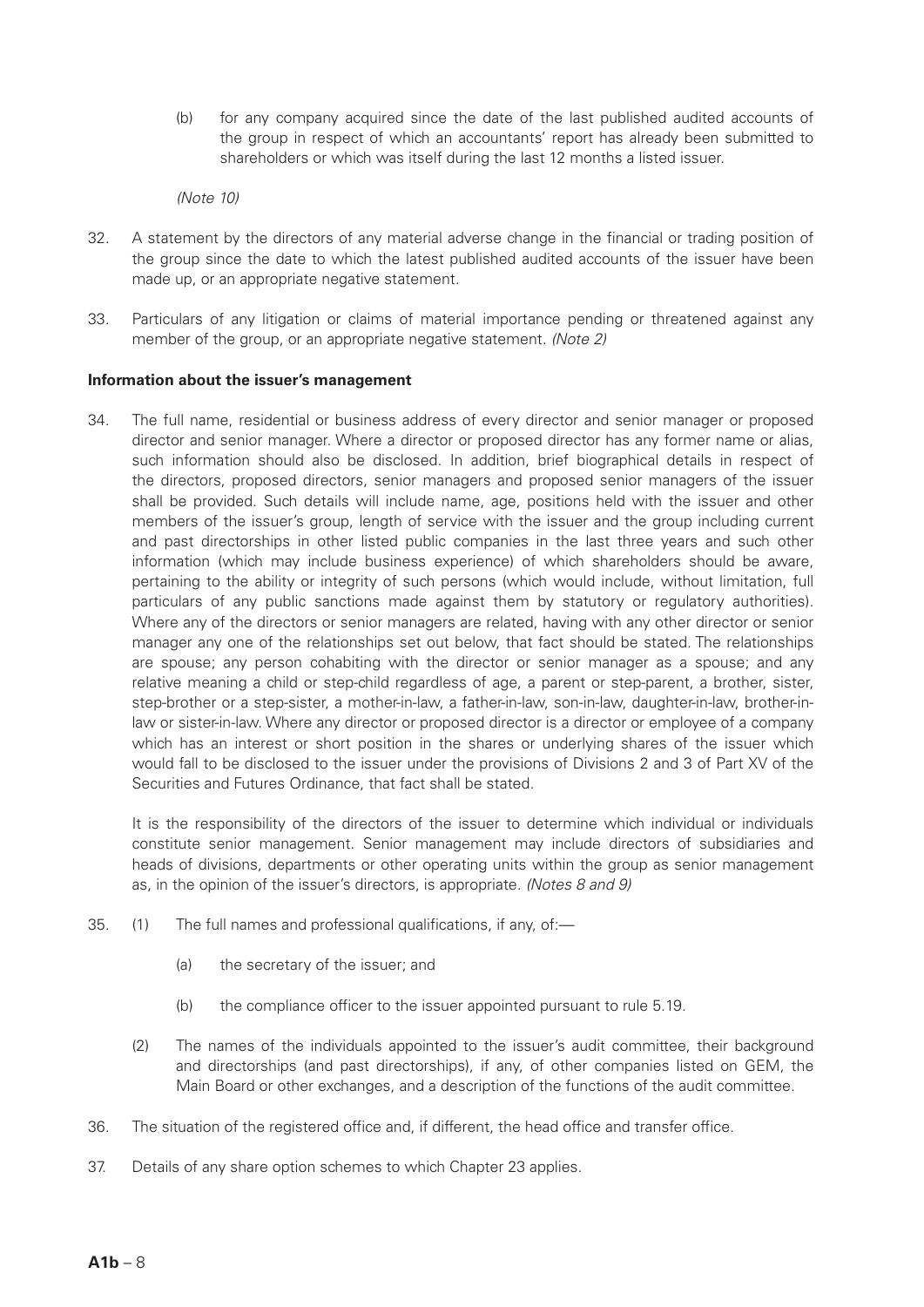- 38. (1) A statement showing the interests or short positions of each director and chief executive of the issuer in the shares, underlying shares and debentures of the issuer or any associated corporation (within the meaning of Part XV of the Securities and Futures Ordinance) which:—
	- (a) are required to be notified to the issuer and the Exchange pursuant to Divisions 7 and 8 of Part XV of the Securities and Futures Ordinance (including interests or short positions which he is taken or deemed to have under such provisions of the Securities and Futures Ordinance); or
	- (b) are required, pursuant to section 352 of the Securities and Futures Ordinance, to be entered in the register referred to therein; or
	- (c) are required, pursuant to rules 5.46 to 5.67 of the GEM Listing Rules relating to securities transactions by directors to be notified to the issuer and the Exchange;

or an appropriate negative statement. Provided that the Exchange may agree in its sole discretion that compliance with this paragraph may be modified or waived in respect of any associated corporation if, in the opinion of the Exchange, the number of associated corporations in respect of which each director and chief executive is taken or deemed to have an interest or short position under Part XV of the Securities and Futures Ordinance is such that compliance with this paragraph would result in particulars being given which are not material in the context of the group and are excessive in length.

- (2) The information required to be included by virtue of paragraph 38(1) of Appendix 1B must specify the company in which interests or short positions are held, the class to which those securities belong and the number of such securities held, but need not disclose:
	- (a) the interests of a director or a chief executive officer in the shares of the listed issuer or any of its subsidiaries if such interest is held solely in a non-beneficial capacity and is for the purpose of holding the requisite qualifying shares; or
	- (b) the non-beneficial interests of directors or chief executive officers in the shares of any subsidiary of the listed issuer in so far as that interest comprises the holding of shares subject to the terms of a written, valid and legally enforceable declaration of trust in favour of the parent company of that subsidiary or the listed issuer and such interest is held solely for the purpose of ensuring that the relevant subsidiary has more than one member.
	- *Note: Where interests in securities arising from the holding of such securities as qualifying shares are not disclosed pursuant to the exception provided in this paragraph, a general statement should nevertheless be made to indicate that the directors hold qualifying shares.*
- (3) A statement showing the name, so far as is known to any director or chief executive of the issuer, of each person, other than a director or chief executive of the issuer, who has an interest or short position in the shares or underlying shares of the issuer which would fall to be disclosed to the issuer under the provisions of Divisions 2 and 3 of Part XV of the Securities and Futures Ordinance, or, who is expected, directly or indirectly, to be interested in 10 per cent. or more of the issued voting shares of any other member of the group and the amount of each of such person's interest in such securities, together with particulars of any options in respect of such securities, or, if there are no such interests or short positions, an appropriate negative statement. *(Note 2)*

*(Notes 6 and 8)*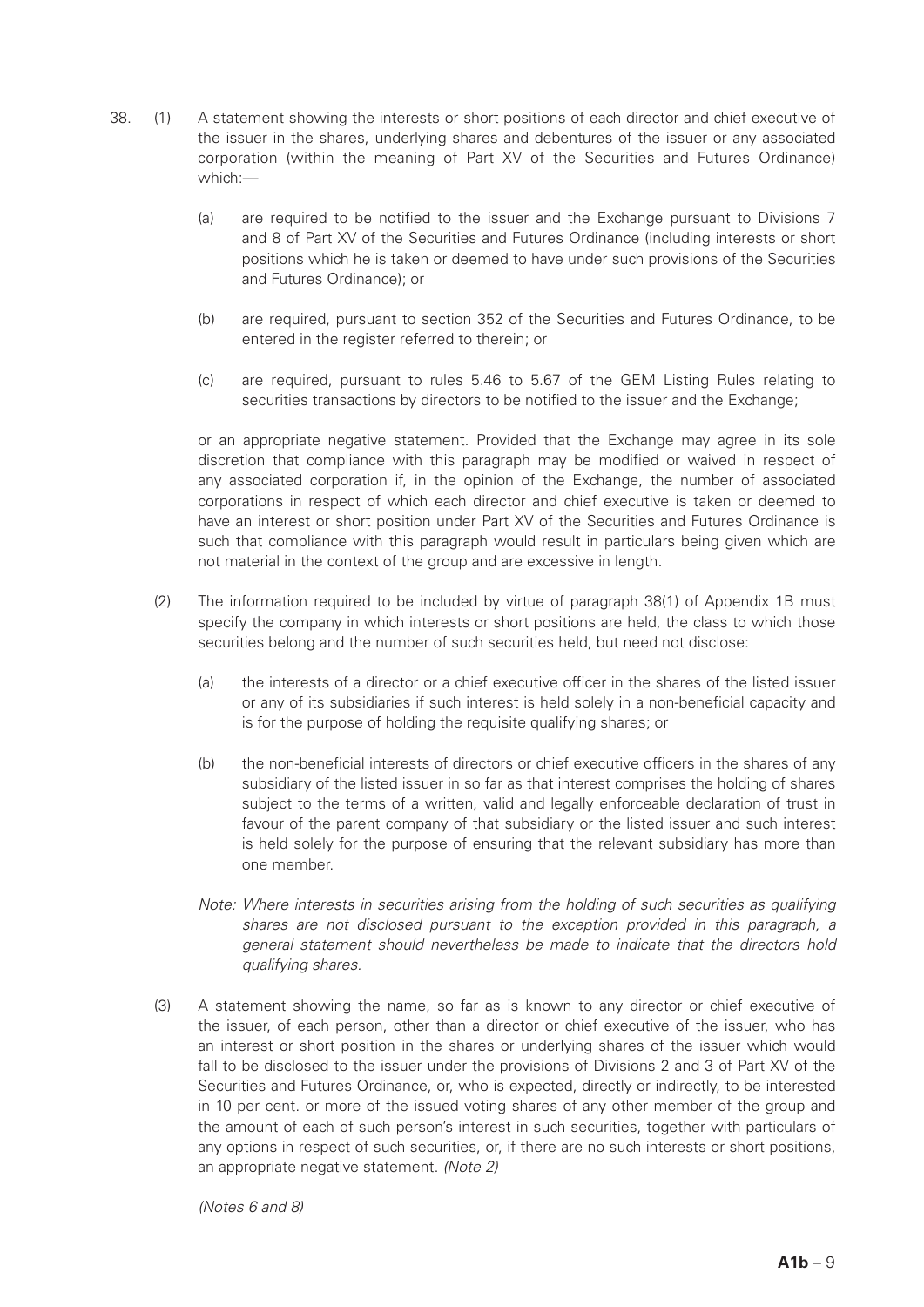- (4) Statements disclosing interests and short positions in shares, underlying shares and debentures have to separately refer to three categories of persons, namely, directors and chief executives, substantial shareholders and other persons who are required to disclose their interests. Such statements should describe the capacity in which such interests and short positions are held and the nature of such interests and short positions as disclosed in the prescribed forms required to be used, when giving notice pursuant to sections 324 and 347 of Part XV of the Securities and Futures Ordinance. Where interests or short positions are attributable on account of holdings through corporations that are not wholly-owned by the person making disclosure, the percentage interests held by such person in such corporations should be disclosed.
- 38A. For directors and chief executives, the statements should show details of the following matters as recorded in the register required to be kept under section 352 of the Securities and Futures Ordinance:
	- (1) aggregate long position in shares and (in respect of positions held pursuant to equity derivatives) underlying shares and in debentures of the issuer and its associated corporation(s) showing separately for each entity:
		- (a) interests in shares (other than pursuant to equity derivatives such as share options, warrants to subscribe or convertible bonds);
		- (b) interests in debentures; and
		- (c) interests under equity derivatives showing separately for listed and unlisted equity derivatives, interests in underlying shares of the entity pursuant to:
			- (i) physically settled equity derivatives;
			- (ii) cash settled equity derivatives;
			- (iii) other equity derivatives.

- *(1) In the case of issuers and associated corporations, the statements should include the percentage which the aggregate long position in shares represents to the issued voting shares of the issuer or associated corporation.*
- *(2) A long position arises where a person is a party to an equity derivative, by virtue of which the person:*
	- *(i) has a right to take the underlying shares;*
	- *(ii) is under an obligation to take the underlying shares;*
	- *(iii) has a right to receive money if the price of the underlying shares increases; or*
	- *(iv) has a right to avoid or reduce a loss if the price of the underlying shares increases.*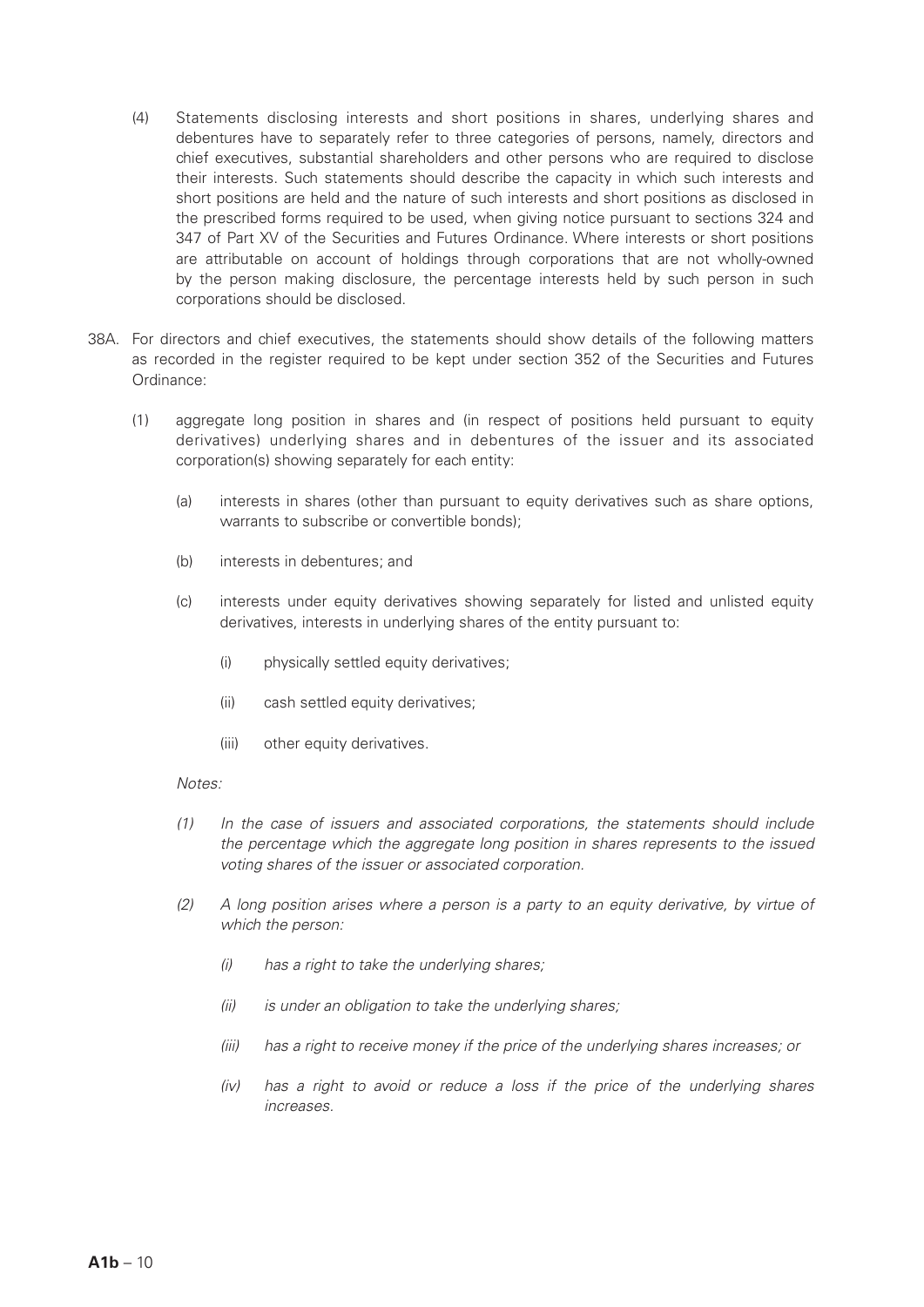- *(3) For (c)(i) above, in respect of options granted to directors or chief executives pursuant to share option schemes under Chapter 23 of the GEM Listing Rules, the statements should show such details as are required to be disclosed under Rule 23.07(1) of the GEM Listing Rules.*
- (2) aggregate short position in shares and (in respect of positions held pursuant to equity derivatives) underlying shares and in debentures of the issuer and its associated corporation(s) showing separately for each entity:
	- (a) short positions in respect of shares arising under a stock borrowing and lending agreement; and
	- (b) short positions under equity derivatives showing separately for listed and unlisted equity derivatives, interests in underlying shares of the entity pursuant to:
		- (i) physically settled equity derivatives;
		- (ii) cash settled equity derivatives; and
		- (iii) other equity derivatives.

- *(1) In the case of issuers or associated corporations, the statements should include the percentage which the aggregate short position in shares represents to the issued voting shares of the issuer or associated corporation.*
- *(2) A short position arises:*
	- *(i) where the person is the borrower of shares under a securities borrowing and lending agreement, or has an obligation to deliver the underlying shares to another person who has lent shares;*
	- *(ii) where the person is the holder, writer or issuer of any equity derivatives, by virtue of which the person —*
		- *(a) has a right to require another person to take the underlying shares of the equity derivatives;*
		- *(b) is under an obligation to deliver the underlying shares of the equity derivatives to another person;*
		- *(c) has a right to receive from another person money if the price of the underlying shares declines; or*
		- *(d) has a right to avoid a loss if the price of the underlying shares declines.*

*(Note 7)*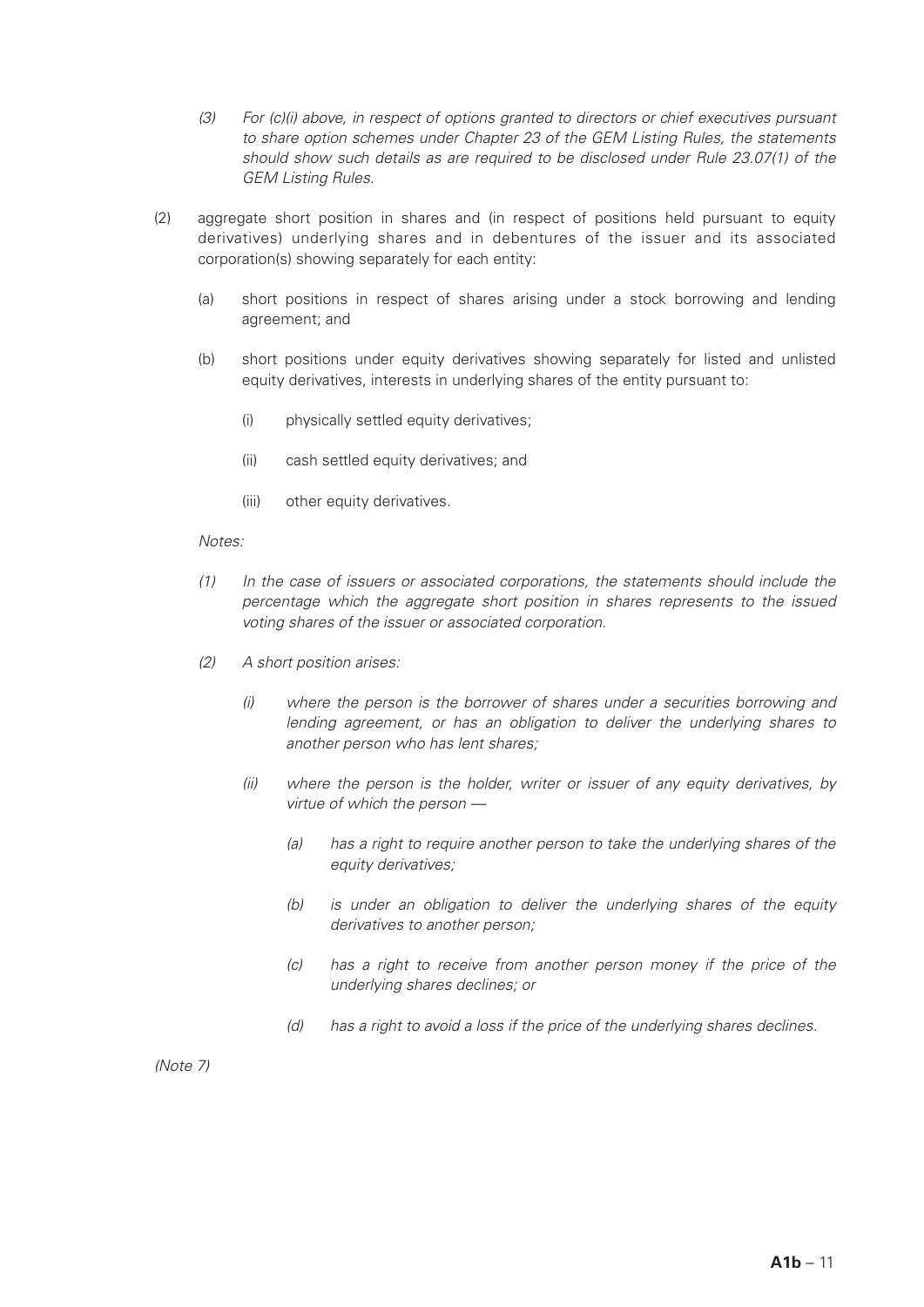- 38B. For substantial shareholders, the statements should show details of the following matters as recorded in the register required to be kept under section 336 of the Securities and Futures Ordinance:
	- (1) aggregate long position in the shares and (in respect of positions held pursuant to equity derivatives) underlying shares of the issuer showing separately:
		- (a) interests in shares (other than pursuant to equity derivatives such as share options, warrants to subscribe or convertible bonds); and
		- (b) interests under equity derivatives showing separately for listed and unlisted equity derivatives, interests in underlying shares of the entity pursuant to:
			- (i) physically settled equity derivatives; and
			- (ii) cash settled equity derivatives.

- *(1) The statements should include the percentage which the aggregate long position in shares represents to the issued voting shares of the issuer.*
- *(2) A long position arises where a person is a party to an equity derivative, by virtue of which the person:*
	- *(i) has a right to take the underlying shares;*
	- *(ii) is under an obligation to take the underlying shares;*
	- *(iii) has a right to receive money if the price of the underlying shares increases; or*
	- *(iv) has a right to avoid or reduce a loss if the price of the underlying shares increases.*
- *(3) For (b)(i) above, in respect of options granted to substantial shareholders pursuant to share option schemes under Chapter 23 of the GEM Listing Rules, the statements should show such details as are required to be disclosed under Rule 23.07(1) of the GEM Listing Rules.*
- (2) aggregate short position in shares and (in respect of positions held pursuant to equity derivatives) underlying shares of the issuer showing separately:
	- (a) short positions in respect of shares arising under a stock borrowing and lending agreement; and
	- (b) short positions under equity derivatives showing separately for listed and unlisted equity derivatives, interests in underlying shares of the entity pursuant to:
		- (i) physically settled equity derivatives; and
		- (ii) cash settled equity derivatives.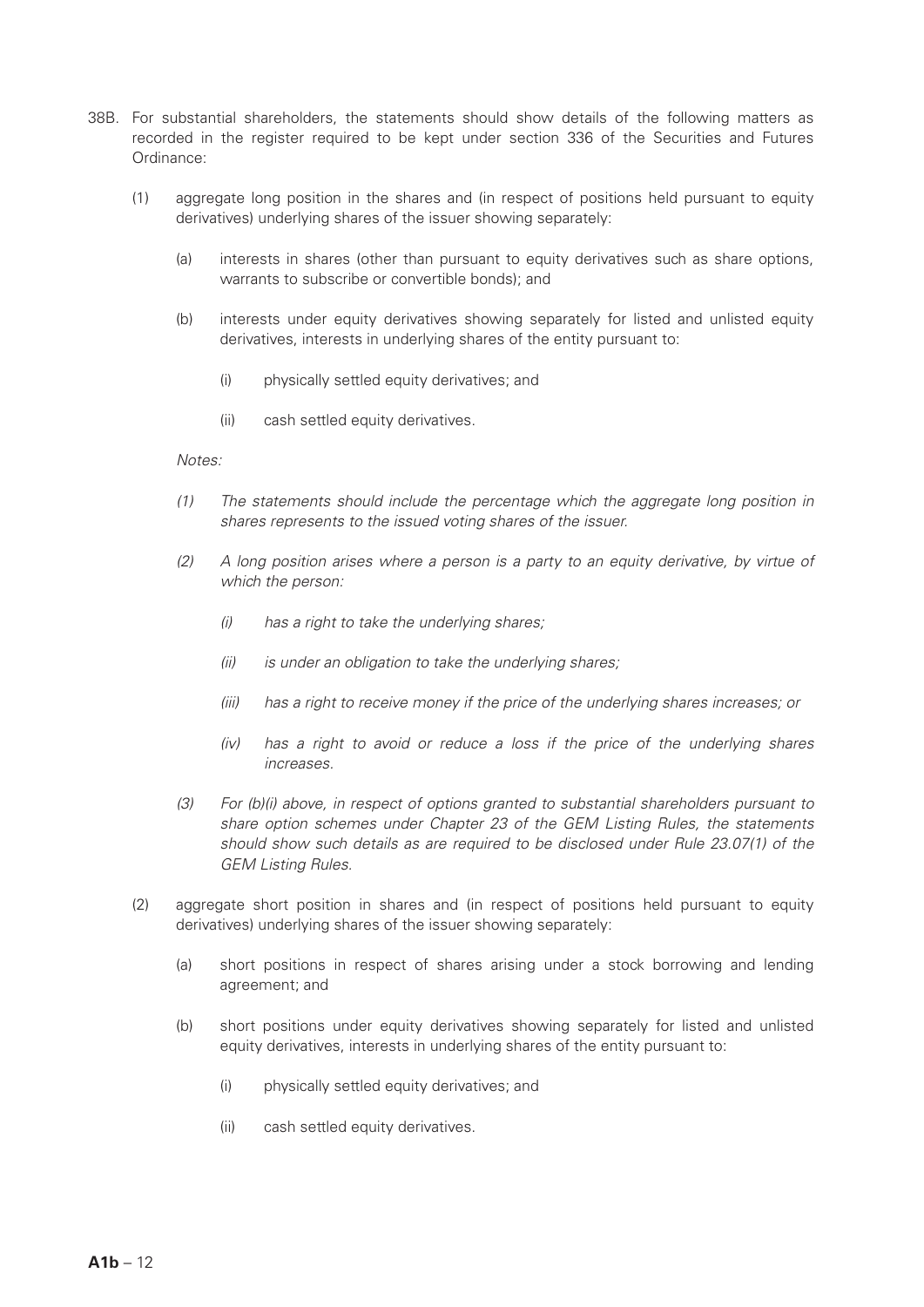- *(1) The statements should include the percentage which the aggregate short position in shares represents to the issued voting shares of the issuer.*
- *(2) A short position arises:*
	- *(i) where the person is the borrower of shares under a securities borrowing and lending agreement, or has an obligation to deliver the underlying shares to another person who has lent shares;*
	- *(ii) where the person is the holder, writer or issuer of any equity derivatives, by virtue of which the person —*
		- *(a) has a right to require another person to take the underlying shares of the equity derivatives;*
		- *(b) is under an obligation to deliver the underlying shares of the equity derivatives to another person;*
		- *(c) has a right to receive from another person money if the price of the underlying shares declines; or*
		- *(d) has a right to avoid a loss if the price of the underlying shares declines.*

## *(Note 7)*

38C. For other persons whose interests are recorded (or, in the case of a new listing, are required to be recorded) in the register required to be kept under section 336 of the Securities and Futures Ordinance, the statements should show details of the same matters as are required to be disclosed in the case of a substantial shareholder pursuant to paragraph 38B, except that note (3) to paragraph 38B(1) does not apply.

*(Note 7)*

- 39. Particulars of directors' existing or proposed service contracts with any member of the group (excluding contracts expiring or determinable by the employer within 1 year without payment of compensation (other than statutory compensation)), or an appropriate negative statement. *(Notes 2 and 8)*
- 40. (1) Full particulars of the nature and extent of the interest, direct or indirect, if any, of every director or proposed director or expert (as named in the listing document) in any assets which have been, since the date to which the latest published audited accounts of the issuer were made up, acquired or disposed of by or leased to any member of the group, or are proposed to be acquired or disposed of by or leased to any member of the group, including:—
	- (a) the consideration passing to or from any member of the group; and
	- (b) short particulars of all transactions relating to any such assets which have taken place within such period,

or an appropriate negative statement.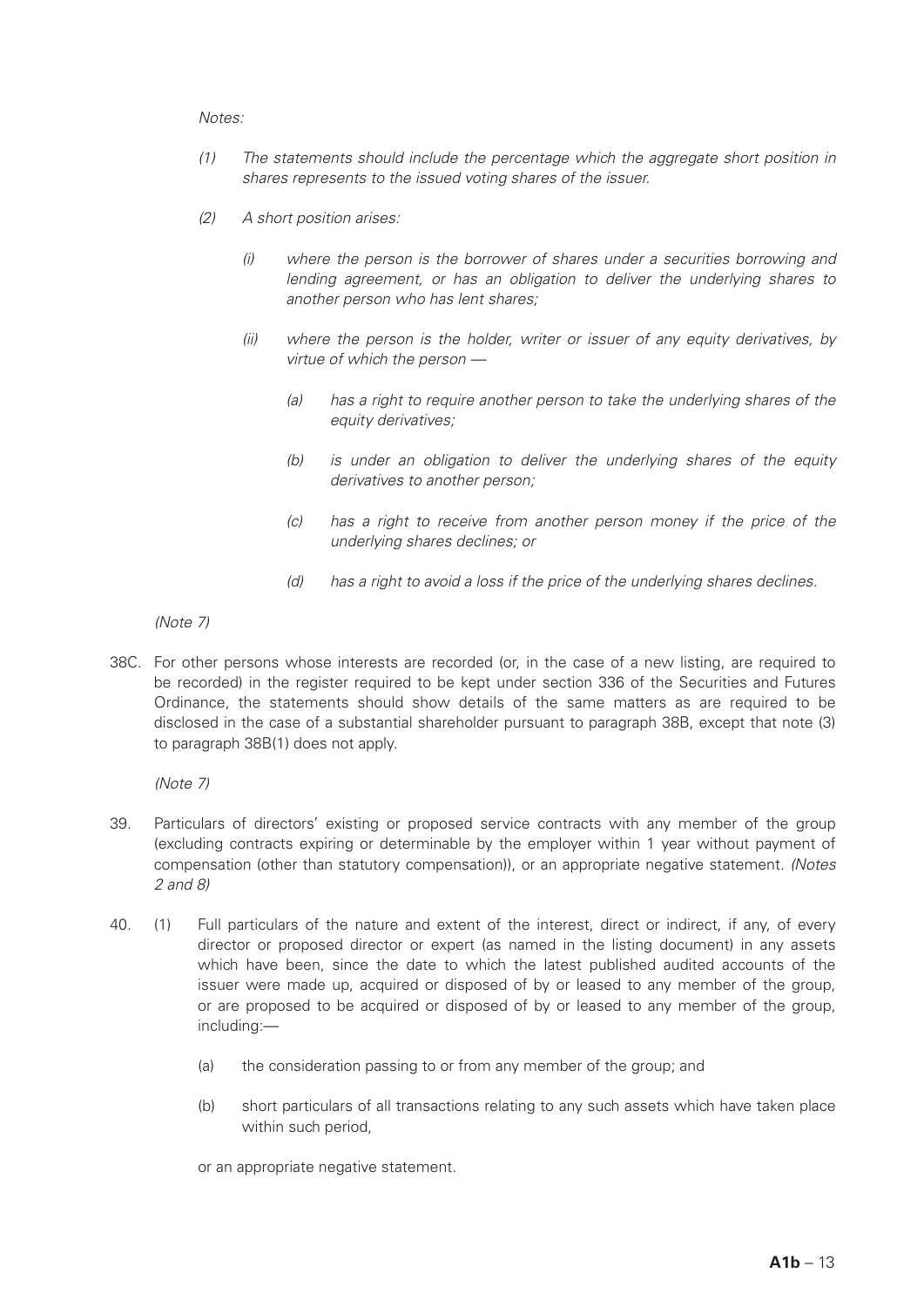(2) Full particulars of any contract or arrangement subsisting at the date of the listing document in which a director of the issuer is materially interested and which is significant in relation to the business of the group, or an appropriate negative statement.

*(Notes 2 and 8)*

## **Material contracts and documents on display**

- 41. The dates of and parties to all material contracts (not being contracts entered into in the ordinary course of business) entered into by any member of the group within the 2 years immediately preceding the issue of the listing document, together with a summary of the principal contents of such contracts and particulars of any consideration passing to or from any member of the group. *(Note 2)*
- 42. Details of a reasonable period of time (being not less than 14 days) during which the following documents where applicable are published on the Exchange's website and the issuer's own website:—
	- (1) [Repealed 4 October 2021]
	- (2) each of the following contracts:—
		- (a) any service contracts disclosed pursuant to paragraph 39;
		- (b) any material contracts disclosed pursuant to paragraph 41; and
		- (c) in the case of a notifiable transaction or connected transaction circular, any contracts pertaining to the transaction,

or where any of the above contracts have not been reduced into writing, a memorandum giving full particulars thereof;

- (3) all reports, letters or other documents, balance sheets, valuations and statements by any expert any part of which is extracted or referred to in the listing document; and
- (4) a written statement signed by the reporting accountants setting out the adjustments made by them in arriving at the figures shown in their report and giving the reasons therefor.
- (5) [Repealed 4 October 2021]
- (6) [Repealed 4 October 2021]

## **Miscellaneous**

43. Information as to the interests (if any) of the Sponsor or Compliance Adviser, as applicable, and its directors, employees and close associates (as referred to in rule 6A.32) and of all directors, and controlling shareholders of the issuer and their respective close associates (as referred to in rule 11.04). *(Note 8)*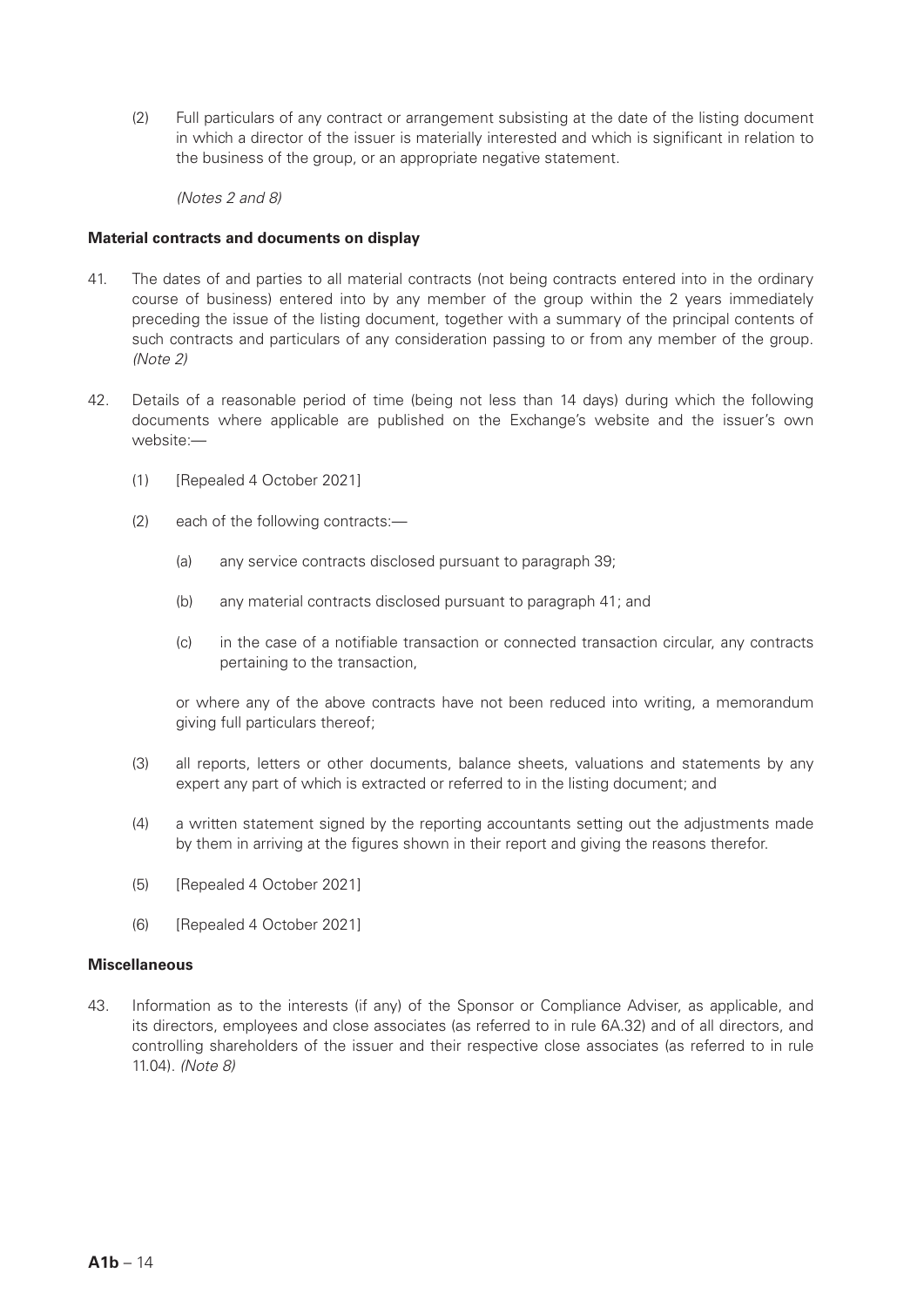## **Additional information on PRC issuers**

### *(Paragraphs 44 and 47 apply to PRC issuers only)*

- 44. Where a public or private issue or placing of securities of the PRC issuer other than H shares is being made simultaneously with the issue of H shares in Hong Kong or is proposed to be made prior to the end of 3 months after the issue of the listing document in Hong Kong:—
	- (1) information concerning such securities and such issue or placing, including the information described in paragraphs 6, 10, 11, 12, 14 and 17;
	- (2) a statement of whether or not the issue in Hong Kong is conditional (in whole or in part) on such issue or placing of securities, and if not conditional, a description of the effect on the PRC issuer's future plans, prospects and financial condition (including profit forecast, if any) as a result of such issue or placing of securities not being completed in the manner described in the listing document;
	- (3) if such securities are not admitted for listing on any stock exchange, a statement of whether there is (or is proposed to be) trading or dealing in such securities on any other authorised trading facility) in the PRC;
	- (4) a breakdown of the PRC issuer's shares issued or proposed to be issued; and
	- (5) information concerning each legal person or individual expected to hold domestic shares or foreign shares other than H shares constituting 10 per cent or more of the issued share capital of the PRC issuer upon the completion of such issue or placing of domestic shares or foreign shares other than H shares, and the number of domestic shares or foreign shares other than H shares to be held by each such legal person or individual.
- 45. [Repealed 3 June 2010]
- 46. [Repealed 3 June 2010]
- 47. In an appropriately prominent place and manner in the listing document, the statements by the acquirer of shares required to be in a PRC issuer's listing document pursuant to rule 25.39.
- 48. [Repealed 3 June 2010]
- 49. [Repealed 3 June 2010]
- 50. [Repealed 3 June 2010]

## **NOTES**

- *1 In cases where the directors of the issuer are responsible for part of the listing document, the directors of another company being responsible for the remainder, the statement should be appropriately adapted. In exceptional cases the Exchange may require other persons to give, or join in, the statement of responsibility in which case the listing document should also be modified appropriately.*
- *2 Under paragraphs 8, 24, 25, 26, 28, 29(1)(b), 30, 33, 38(3), 39, 40 and 41, reference to the group is to be construed as including any company which will become a subsidiary of the issuer by reason of an acquisition which has been agreed or proposed since the date to which the latest audited accounts of the issuer have been made up.*